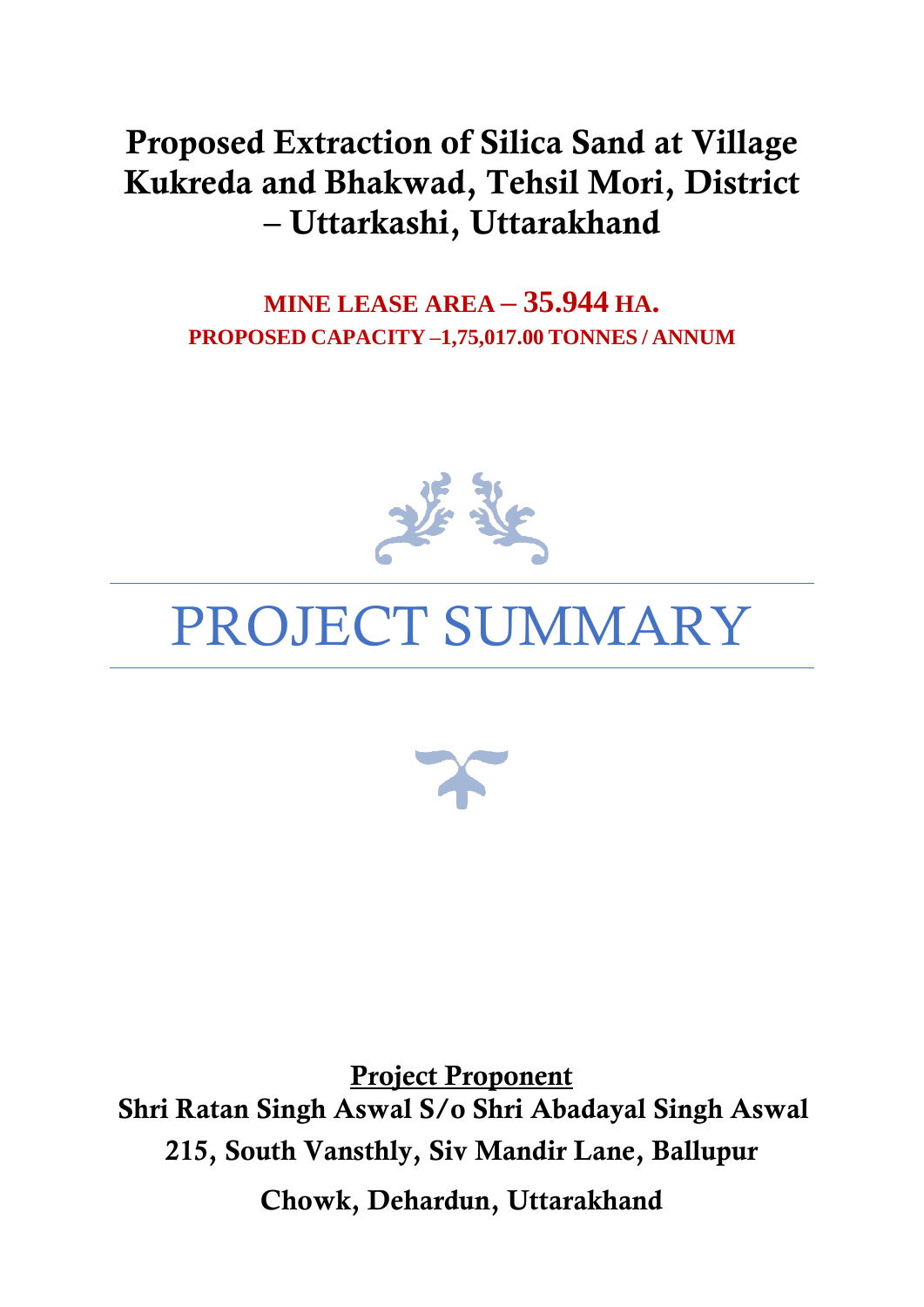## **SUMMARY & CONCLUSION**

#### **INTRODUCTION OF PROJECT & PROPONENT**

The Lease has been granted in favour of Mr. Ratan Singh Aswal vide **G.O. No. 341/VII-1/ 2015/187-Kha/2007 dated 26-02-2016** for 50 Years which will be effective from the date of the lease deed. Proposed Mine is an individual firm, having registered Office at Village: Kukreda and Bhakwad , Tehsil- Mori, District – Uttarkashi, Uttarakhand. (Copy of Letter of Intent attached as **Annexure–I)**.

The project has been proposed for the Extraction / Collection of Silica Sand from the Government land (33.723 Hectare) and uneven Agricultural Land (2.221 Hectare) by open cast mechanized method. The area falls in the inner Lesser Himalaya. The topography of the area is rough and rugged. The area is sloping towards the south west. The applied area 35.944 Ha. In Govt. wasre land, soyam lands, nap land and benap land and gads. The presently agricultural area is 2.221 Ha. In nap land and surroundings forest land the species standing are bang, kokat, simbhal, pine amla etc. the forest density is less than 0.1 percent. Almost entire area is covered with soil grey to brown fine to medium grained clay soil. Thickness of soil is 0.3 to 0.5 m in different places..

The Silica will be exploited by mechanized open cast mining by forming banches of 6 m height and width more than 6 m in 1 pit during mining plan period of mining. Overburden handling will be done by excavator and dumper. The extacted/collected Silica will be sold to different industrial use.

As per the MoEF, New Delhi Gazette dated 14th September 2006 and subsequent amendments, the proposed mining project is categorized as category 'B-1' project.

#### **LOCATION**

The proposed Silica Mine lease area falls at Village- Bhakwad, Tehsil Mori District- Uttarkashi in the uttarakhand state. The mining lease / proposed project area falls within the Survey of India Toposheet No. 53F/13. The co-ordinates of the mine lease area are:

| Latitude | $57'37'1''$ N<br>$30^{0}$<br>$\sim$ $\sim$ |
|----------|--------------------------------------------|
|          |                                            |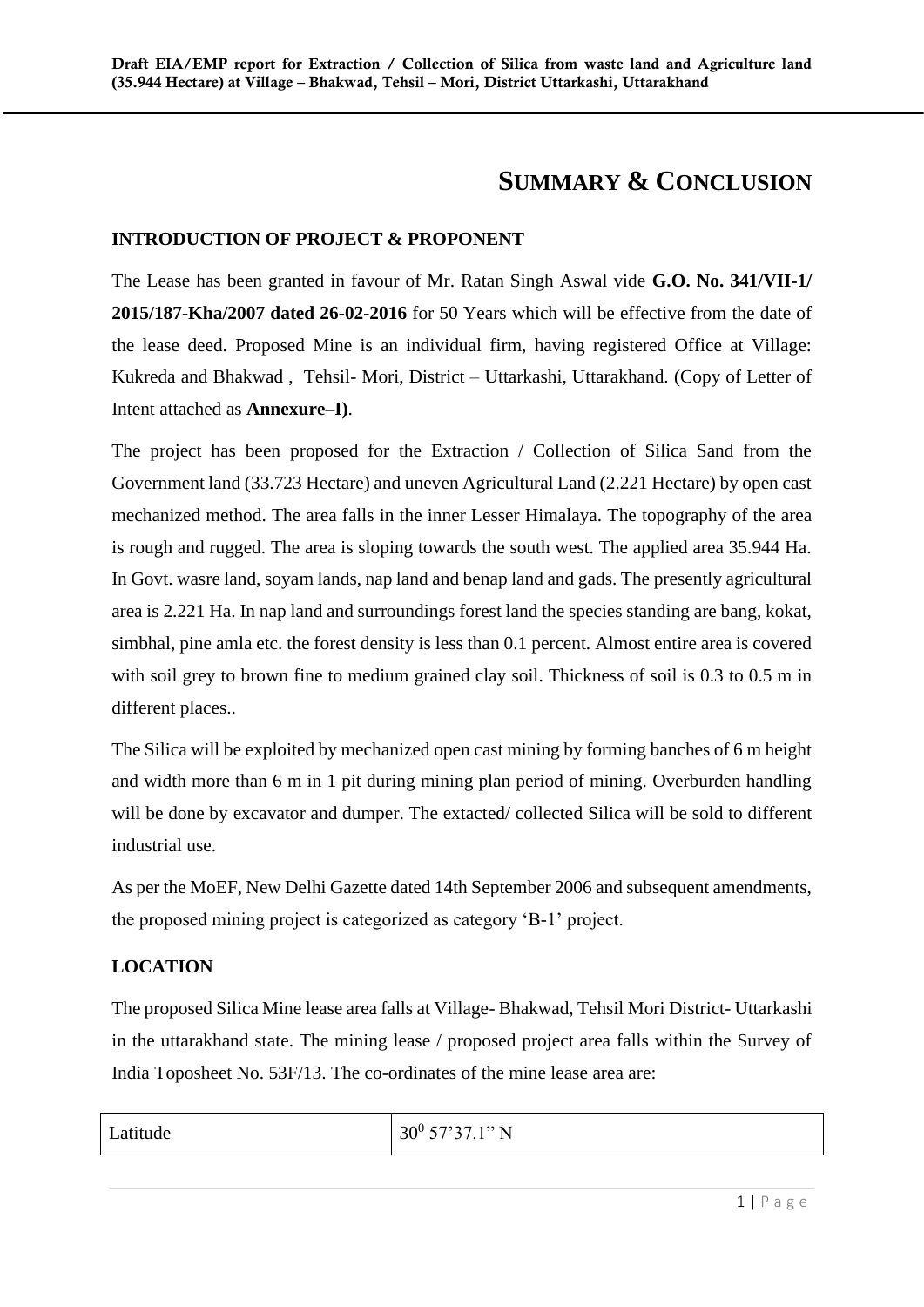Draft EIA/EMP report for Extraction / Collection of Silica from waste land and Agriculture land (35.944 Hectare) at Village – Bhakwad, Tehsil – Mori, District Uttarkashi, Uttarakhand

| Longitude                          | $77^0$ 54'39.7" E                |
|------------------------------------|----------------------------------|
| <b>Nearest Railway Station</b>     | Dehradun $-72.74$ Km S (Aerial)  |
| <b>Nearest Airport</b>             | Jolly Grant Airport: 89.48 Km SE |
| NH-72-5.52 Km W<br>Nearest Highway |                                  |
|                                    | SH-1-0.30 Km SE                  |

#### **LEASEHOLD AREA DETAILS**

The entire Mining Lease area of 35.994 ha is a Govt. waste & Agricultural land .Project proponent has obtained No Objection Certificate from the individual land owners for the exploration of Silica in their respective land. Scheme of mining was approved under Uttarakhand notification no. 844/VII-1/2015/68-Kha/2015 dated 31.07.2015 and notification no. 1589/VII-1/2015/68/Kha/2015 dated 07.10.2015 vide letter no. Mukhya Khaniz/Ma. Pla.- 56/Bhu. Khani. E/2016-17 dated 06.02.2017 enclosed as **Annexure-3.**

**Table 1: Land Details of Lease hold area**

| <b>Forest Land</b> | Area(ha) | <b>Non Forest Land</b> | Area(ha) |
|--------------------|----------|------------------------|----------|
| Forest             | Nil      | (i) Govt.waste land,   | 33.723   |
| (specify)          |          | (ii) Agriculture land, | 2.221    |
| Total              | Nil      | Total                  | 35.994   |

Target production of Silica Sand in the proposed mine is envisaged to be 4,87,432 MT. Life of the mine with the proposed production will be 5 years. The project cost is estimated Rs. 50.0 Lacs.

#### **FACILITIES & BASIC AMENITIES WITHIN THE STUDY AREA**

*Road:* The applied area is located in village Bhakwad which is about 1 Km from Mori to Dehradun Road.

*Water:* Government has provided water supply scheme to most of the household in the nearby villages and there is also provision of sources like springs & river water.

*Electricity:* Most of the houses in the villages are electrified.

*Education:* Primary school exists in the Village Bhakwad. For higher education students have to go to Tiuni or Mori which is approx. 7 to 10 Km away from the site area.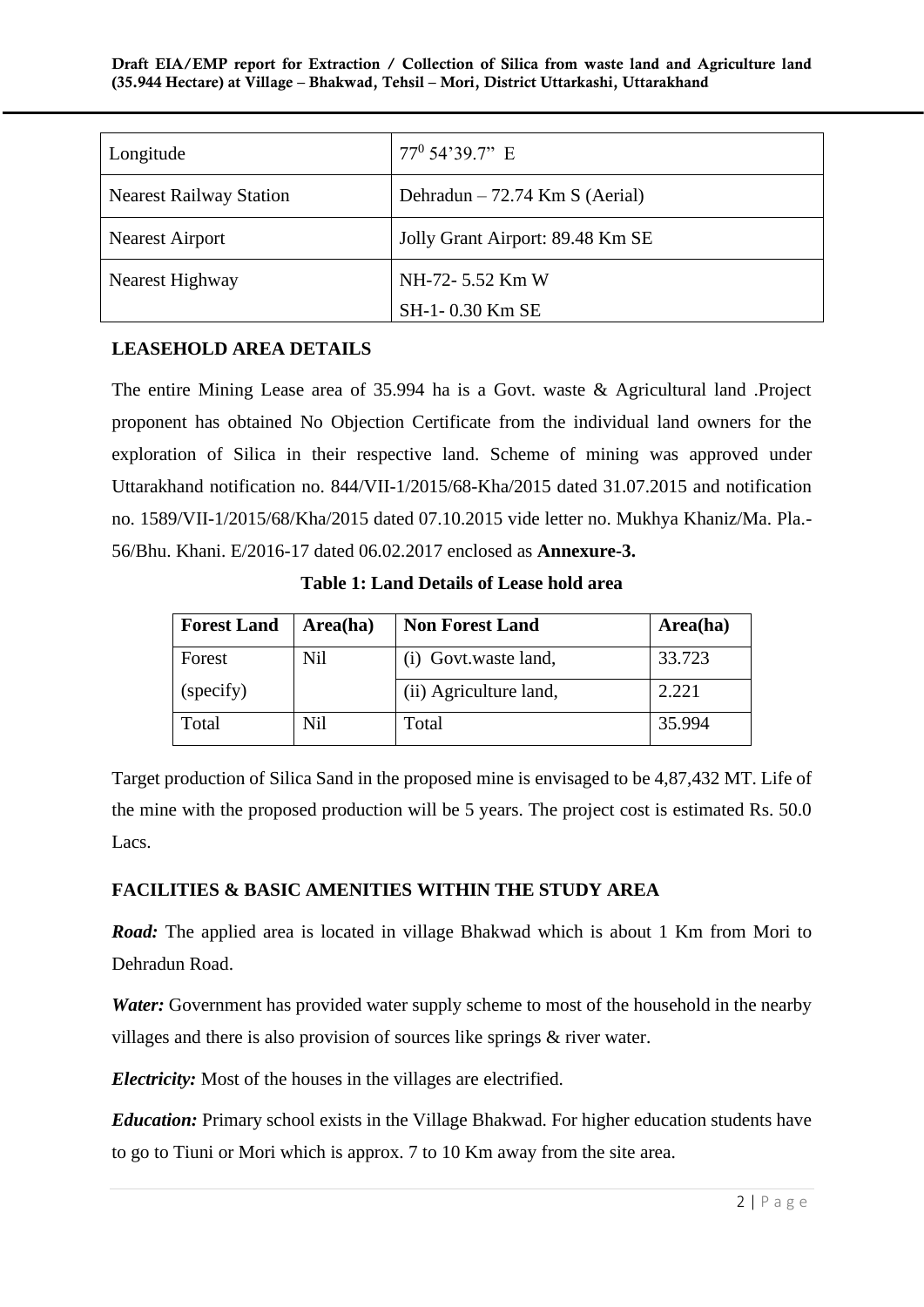*Medical facilities:* Major medical facilities are available at Tiuni or Mori.

*Post & Telegraph facilities:* Post & telegraph facilities are available at Tiuni.

**Railway station:** Nearest railway station is available at Dehradun which is aerial distance of 72.74 Km.

*Airport:* Nearest airport is Jolly Grant at an Aerial distance of 90.62 Km.

#### **MINERAL RESERVES**

Category wise updated reserves with grade are as follows:

| <b>Classification</b>                | <b>UNFC</b> code | <b>Quantity in million tons</b> |
|--------------------------------------|------------------|---------------------------------|
| A. Mineral Reserve                   |                  | 2.10                            |
| <b>Proved Mineral reserve</b>        | 111              |                                 |
| <b>B.</b> Total Remaining Resources  |                  |                                 |
| <b>Feasibility Mineral Resources</b> | 221              | 18.36                           |
| <b>Measured Mineral Resources</b>    | 331              | 22.46                           |
| <b>Indicated Mineral resources</b>   | 332              | 9.2                             |
| <b>Total Resources B</b>             |                  | 50.02                           |
| Total Reserve $+$ Resources          |                  | 52.12 illion Tones              |

#### **METHOD OF MINING**

The mining will be done by mechanized open cast mining by forming benched of 6 m height and width more than 6 m in 1 pit during mining plan period of mining. OB handling will be done by excavator and dumper.

#### **SALIENT FEATURES OF MINING METHOD**

- 1. Benches will be developed from higher level to lower levels.
- 2. Top soil will be scrapped and stacked at the stacking site proposed, safeguarded with constructing retaining walls at the toe of stacks.
- 3. Benches with height of 6 mts. and width 8 mts. with a slope of 700 will be formed.
- 4. Initially all benches will be connected by constructing approach road from crushing plant to mining pits and dump sites.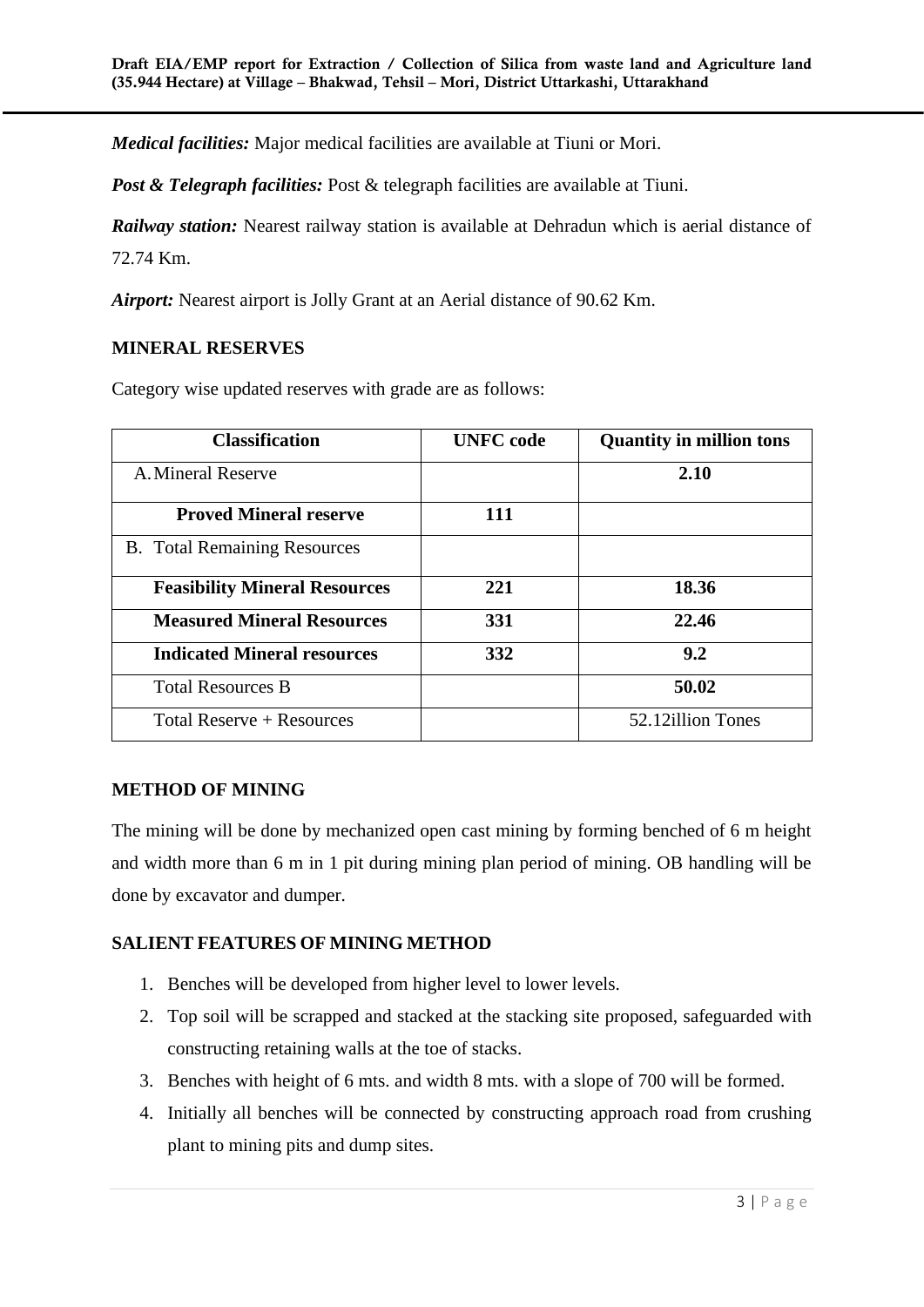- 5. Occasional drilling and blasting will be done in only hard core rock strata as when required.
- 6. Excavator with dumper will be used for excavation.
- 7. Waste rock comprising of Ferruginous quartzite will be sorted out manually by engaging 2-3 workers.
- 8. Sorted mineral will be loaded on dumpers and transported to crushing plants.
- 9. Initially crushing plant will be connected by mule tracks to aerial ropeway, proposed to be motorized by the project proponent.
- 10. Mineral from ropeway will be further transported by the dumpers.
- 11. The existing road from purola to Tuini is being connected to village Bhakwad by the state government. The bridge for crossing the river has already been constructed and road work is going on. It is expected that the tar road will be completed in 2 years.
- 12. Management propose to extend this road to crushing plant and mining benches in next 2 years.
- 13. All the benches will be connected to approach road from crushing plant.
- 14. The cutting, filling and levelling work will be required after acquisition of land for crushing plant and also for connecting mining pit with crushing plant.
- 15. Large quantity of construction or masonary stone will be required for plant site. For the purpose mine waste will be used.
- 16. Initially soil and mine waste will be stacked near the mining pit and it will be rehandled as and when required for infrastructural development for operating the project.
- 17. Since the mineral occurs over steep topography and entire area is mineralized therefore all facilities will be developed in village Bhakwad near ML area.
- 18. The permission of mechanization will be obtained from DGMS, Ghaziabad under reg. 106, 2 (b).

#### **GREEN BELT DEVELOPMENT**

The plantation will be done in the 10 meters safety zones left between lease boundary on river Ton side. A long stretch of plantation area will be developed on slopes to safeguard the spread of mining waste/ mineral/ soil to be fallen into river Tons and to stabilize the slopes of the lease area from landslides or spreads. This will act as a barrier over the HFL of river Tons and mining lease to take care during flooding.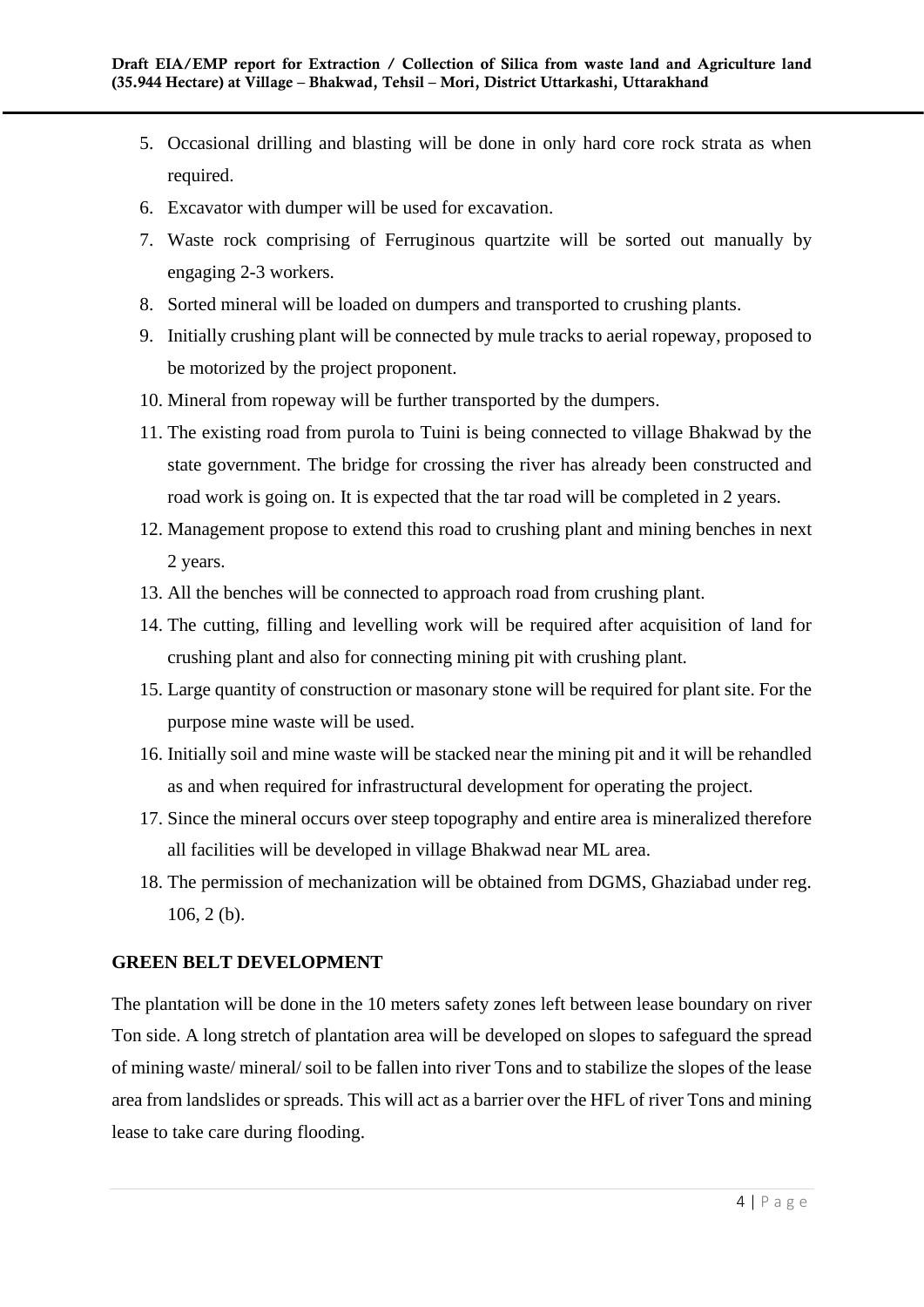The plantation is also proposed to be carried out in the land which will developed for crushing plant along roads etc. in 5 Years.

The plantation program for which financial support will be given by us is given below:

| Year         | Area | <b>No. of Sapling</b> | % of Survival |
|--------------|------|-----------------------|---------------|
|              | 0.10 | 100                   | 75%           |
| 2            | 0.10 | 100                   | 75%           |
| 3            | 0.15 | 150                   | 75%           |
| 4            | 0.12 | 120                   | 75%           |
|              | 0.15 | 150                   | 75%           |
| <b>Total</b> | 0.62 | 620                   |               |

#### **Table 2: Green Belt Development**

#### **WATER SUPPLY**

The water required is mainly for dust suppression, green belt development, drinking and other domestic purpose during mining operations. The total water requirement will be  $15.0 \text{ m}^3/\text{day}$ ; which will be met from natural spring resource as per availability  $\&$  suitability for the purpose.

#### **BASE LINE DATA**

The data collected has been used to understand the existing environment scenario around the proposed mining project against which the potential impacts of the project can be assessed.

Environmental data has been collected in relation to proposed mining for:-

- (a) Air
- (b) Noise
- (c) Water
- (d) Soil
- (e) Ecology and Biodiversity
- (f) Socio-economy

#### **Baseline Environment Status**

| <b>Attribute</b> | <b>Baseline status</b> |
|------------------|------------------------|
|------------------|------------------------|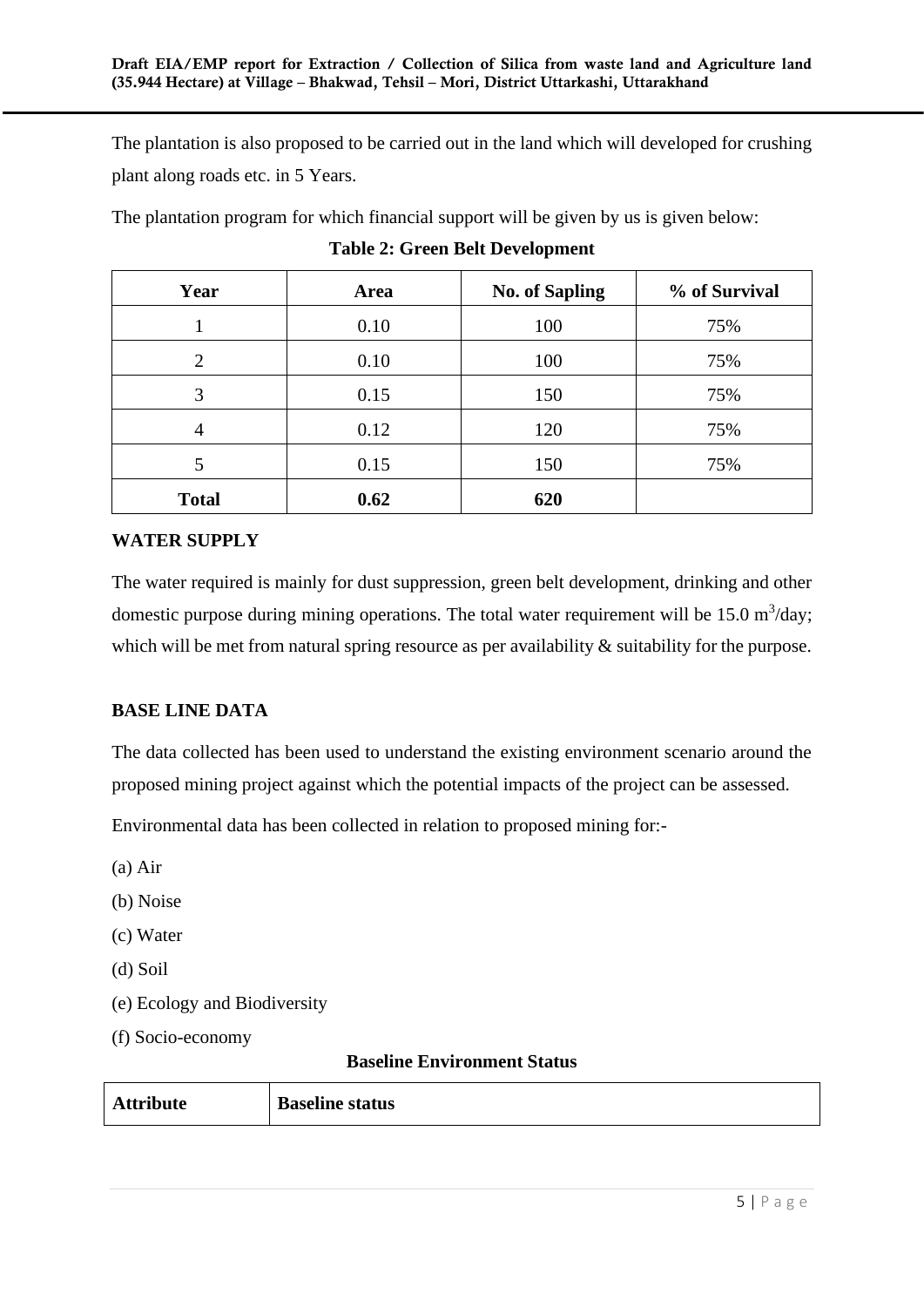| <b>Land Environment</b>   | Landuse surrounding 10 Km from the project site comprises mainly of<br>Forest Land and some waste land. A detailed study was carried out to<br>assess Landuse pattern surrounding the 10 km radius of the site. The land<br>use pattern study reveals that the 10 km environment is predominantly<br>Forest followed by agriculture with some open waste land, water bodies<br>and very few settlements. The table below shows the total land use cover<br>of the study area.                                                                                                                                                                                                                                                                                                                                                                                                                                                                                                                                                                                                                                                                                                                          |
|---------------------------|--------------------------------------------------------------------------------------------------------------------------------------------------------------------------------------------------------------------------------------------------------------------------------------------------------------------------------------------------------------------------------------------------------------------------------------------------------------------------------------------------------------------------------------------------------------------------------------------------------------------------------------------------------------------------------------------------------------------------------------------------------------------------------------------------------------------------------------------------------------------------------------------------------------------------------------------------------------------------------------------------------------------------------------------------------------------------------------------------------------------------------------------------------------------------------------------------------|
| Ambient<br>Air<br>Quality | Ambient Air Quality Monitoring reveals that the minimum & maximum<br>concentrations of PM <sub>10</sub> for all the 8 AAQ monitoring stations were found<br>to be 43.20 $\mu$ g/m <sup>3</sup> at AQ-1 and 81.33 $\mu$ g/m <sup>3</sup> at AAQ-7, respectively<br>while the minimum $\&$ maximum concentrations of PM <sub>2.5</sub> was found to<br>be 15.40 $\mu$ g/m <sup>3</sup> at AQ-1 and 38.14 $\mu$ g/m <sup>3</sup> at AQ-3, respectively.<br>As far as the gaseous pollutants $SO_2$ and $NO_x$ are concerned, the<br>prescribed CPCB limit of 80 $\mu$ g/m <sup>3</sup> for residential and rural areas has<br>never surpassed at any station. The minimum & maximum<br>concentrations of SO <sub>2</sub> were found to be 5.30 $\mu$ g/m <sup>3</sup> at AQ-1 & 13.88<br>$\mu$ g/m <sup>3</sup> at AQ-3 respectively. The minimum & maximum concentrations<br>of NO <sub>x</sub> were found to be 9.01 $\mu$ g/m <sup>3</sup> at AQ-1 & 21.68 $\mu$ g/m <sup>3</sup> at AQ-7<br>respectively. CO levels are also within the prescribed range of $2 \text{ mg/m}^3$ .<br>The air environment around this area is also affected by agriculture $\&$<br>other mining activities in the area. |
| Noise Levels              | Noise monitoring reveals that the maximum $\&$ minimum noise levels at<br>day time were recorded as 55.3 dB (A) at NQ-2 & 41.3 dB (A) at NQ-1<br>respectively. The maximum $\&$ minimum noise levels at night time were<br>found to be 42.2 dB (A) at NQ-7 $\&$ 37.3 dB (A) at NQ-4 respectively.<br>Though the study area is quite calm and noise levels are well below the<br>prescribed limits but there are several other sources in the 1 km radius<br>of study area, which may contribute to the local noise level of the area.<br>Traffic activities as well as activities in nearby villages and agricultural<br>fields can significantly add to the ambient noise level of the area.                                                                                                                                                                                                                                                                                                                                                                                                                                                                                                          |
| <b>Water Quality</b>      | 7 Groundwater samples were analyzed and concluded that:                                                                                                                                                                                                                                                                                                                                                                                                                                                                                                                                                                                                                                                                                                                                                                                                                                                                                                                                                                                                                                                                                                                                                |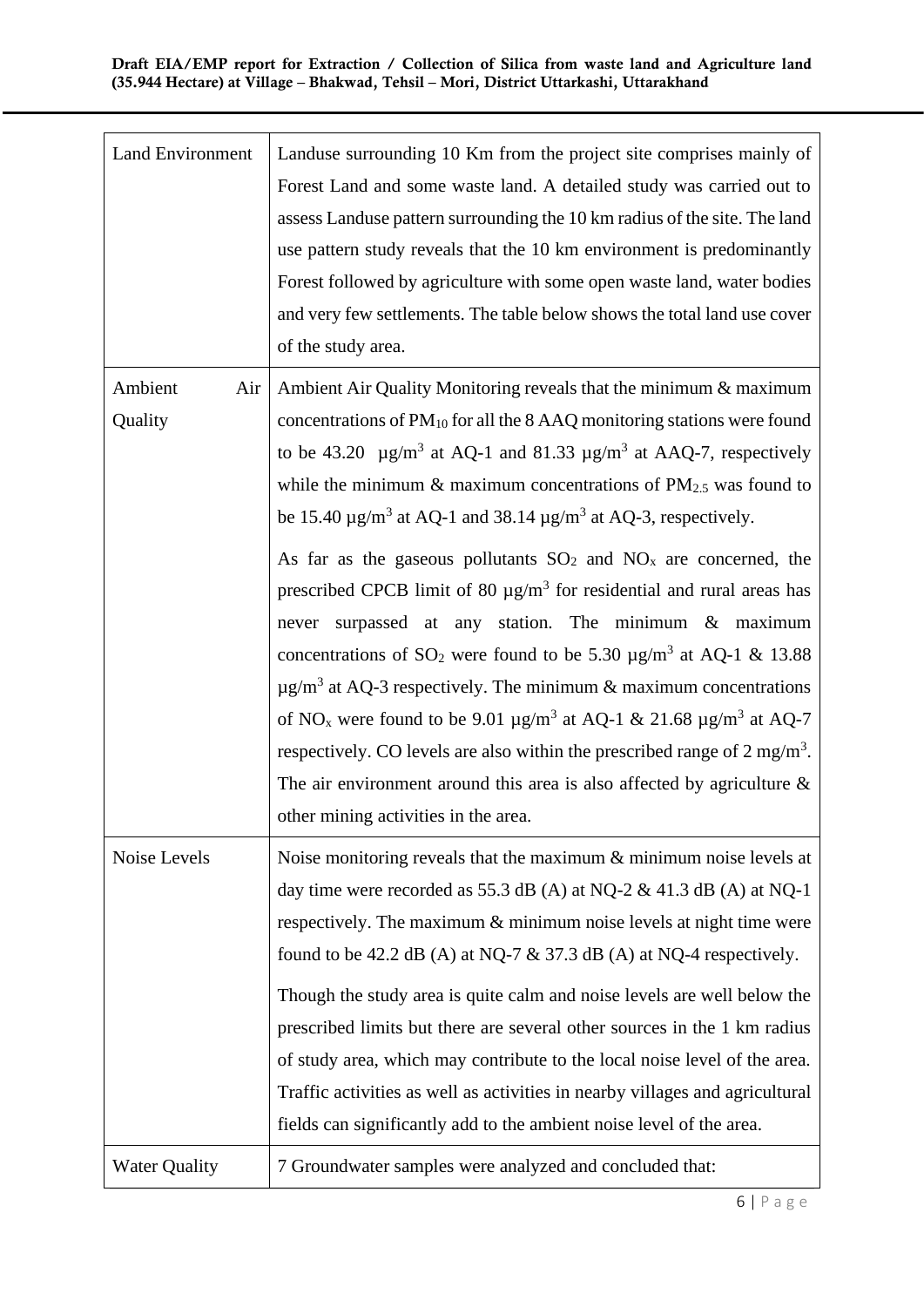|                     | The ground water from all sources remains suitable for drinking              |
|---------------------|------------------------------------------------------------------------------|
|                     | purposes as all the constituents are within the limits prescribed by         |
|                     | drinking water standards promulgated by Indian Standards IS: 10500.          |
| Soil Quality        | Samples collected from identified locations indicate the soil is Sandy       |
|                     | Loam type and the pH value ranging from 6.74 to 8.17, which shows            |
|                     | that the soil is acidic to slightly alkaline in nature. Nitrogen is found to |
|                     | be from 75.6 mg/kg to 272.0 mg/kg.                                           |
| Ecology<br>and      | There are no Ecologically Sensitive Areas present in the study area, but     |
| <b>Biodiversity</b> | many reserved forests regions surround the project area                      |
| Socio-economy       | The implementation of Silica sand mining project at Village: Bhakwad,        |
|                     | Tehsil: Mori, District: Uttarkashiwill throw opportunities to local people   |
|                     | for both direct and indirect employment. The study area is still lacking     |
|                     | in education, health, housing, etc. It is expected that same will improve    |
|                     |                                                                              |
|                     | to a great extent due to proposed mining project and associated industrial   |
|                     | and business activities.                                                     |

#### **LAND USE PATTERN**

Proposed project is a new mine lease with some exploratory pits and already existing foot tracks. Landuse pattern of the lease hold area for pre-operational, operational & Postoperational stage is as follows:

| At the<br>beginning of<br>the mining    | Area (ha) | <b>During life</b><br>of mining | Area (ha) | <b>Reclamation</b><br>at the end of<br>the mining | Area (ha) |
|-----------------------------------------|-----------|---------------------------------|-----------|---------------------------------------------------|-----------|
| Agricultural<br>and other<br>land where | 35.944    | Mining                          | 31.7379   | Plantation on<br>ultimate<br>benches              | 25.6779   |
| mining<br>permitted                     |           |                                 |           | Backfilling/<br>plantation                        | 5.46      |

**Table 3 : Land use pattern of the mine lease area**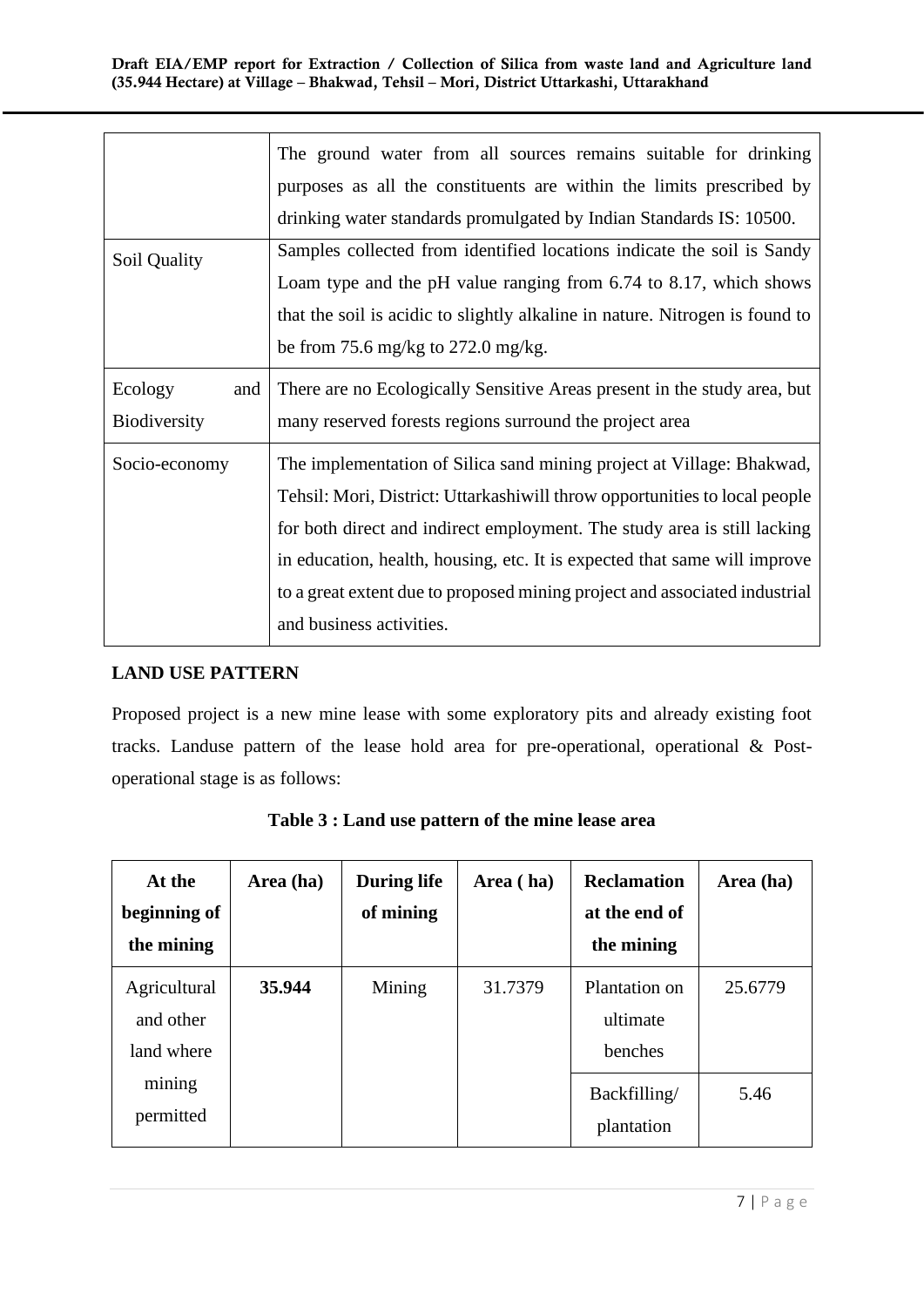|                |        | Mule         | $\theta$ | Mule track/    | 0.5     |
|----------------|--------|--------------|----------|----------------|---------|
|                |        | track/road   |          | road           |         |
|                |        | Vacated      |          | Infrastructure | 0.1     |
|                |        | Green belt   | 4.2061   | Sub total      | 31.7379 |
|                |        |              |          | Green Belt     | 4.2061  |
| <b>ML</b> Area | 35.944 | <b>Total</b> | 35.944   | <b>Total</b>   | 35.944  |

#### **WASTE MANAGEMENT**

The top soil having average thickness 0.2m to 0.3 m lies all over the applied area. The top soil & interburden shall be removed by means of an excavator, filled into tippers & dump on earmarked dump area.the soil and inter burden waste of weathered quartzites will be stacked on the earmarked dump area. The rate of generation of interburden waste is expected around 10% of ROM which will be used in construction of roads, infrastructure, etc (50%) and 50% will be dumped.

The quantities of soil and overburden waste material to be generated during first five years is given below:

| Year            | Pit No.            | <b>Top Soil mt</b> | WASTE mt 10% |
|-----------------|--------------------|--------------------|--------------|
| 1 <sup>st</sup> |                    | 2302               | 3957         |
| 2 <sup>nd</sup> |                    | 2608               | 6684         |
| 3 <sup>rd</sup> | $\overline{2}$     | 4571               | 8888         |
| 4 <sup>th</sup> | 2                  | 3357               | 11713        |
| 5 <sup>th</sup> | $\overline{2}$     | 3663               | 17502        |
|                 | <b>Grand Total</b> | 16501              | 48744        |

 **Table 4 : Waste generated during the first five years**

Soil  $\&$  waste stacked separately near the working pits. The waste dump  $\&$  top soil stacked near the mining pit will be temporary in nature. Therefore soil stack & inter burden material have not proposed to be dumped separately. The excavated pits would be restored by the back filling.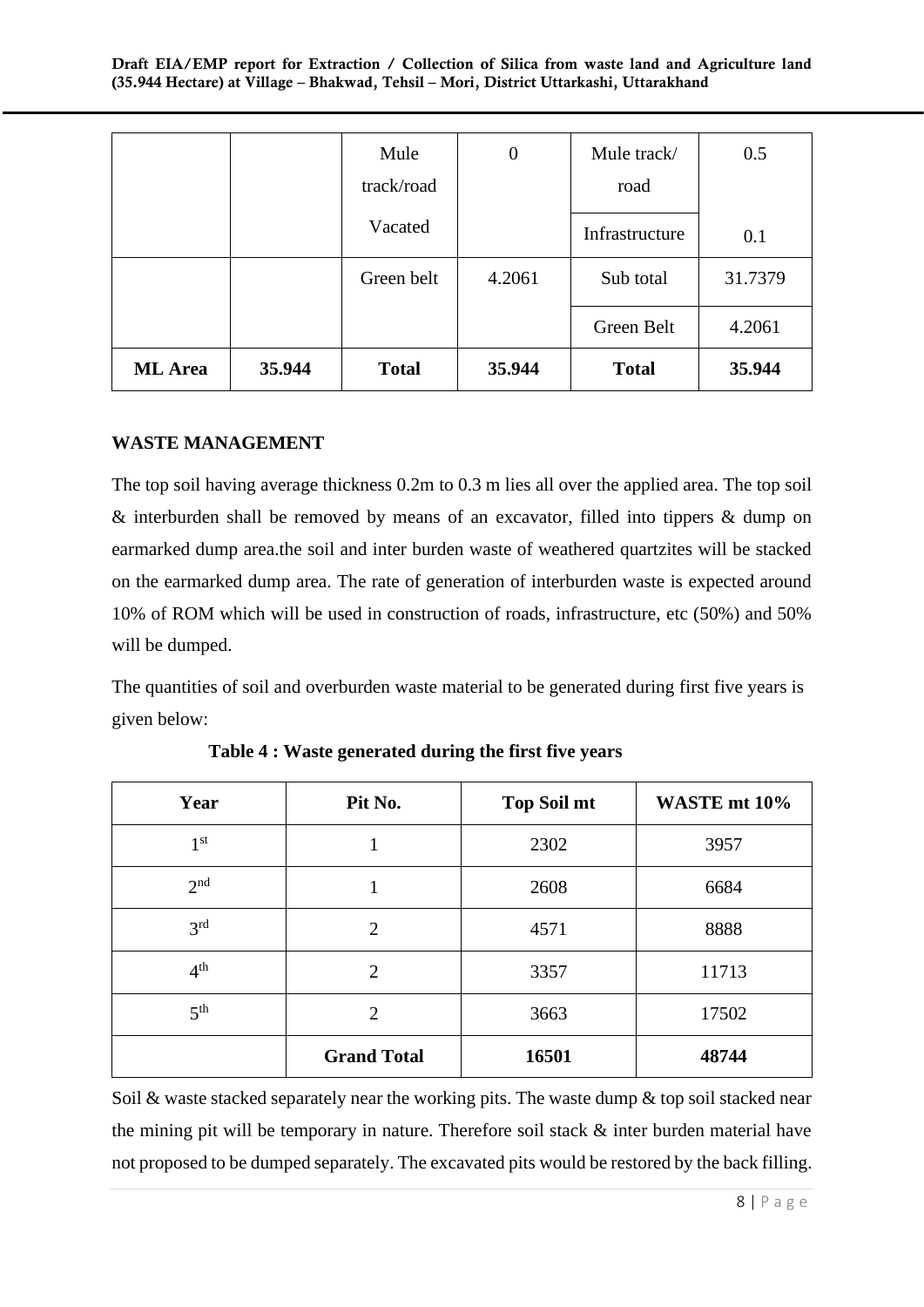#### **AIR ENVIRONMENT**

#### **ANTICIPATED IMPACTS AND EVALUATION**

The proposed mining is for excavation of mineral at the rate 0.18 million TPA by opencast mining method. For reaching the targeted production, heavy mechanization will be needed in mineral exploitation, in different phases.

The extant of land degraded and extent of mechanization proposed will be of high magnitude, it will definitely disturb the ambient air quality of the surroundings.

- The excavation by machines, transportation by dumpers, will generate dust which will speead in the air environment and will be deteriorate the air quality.
- The fumes and emissions generated by operation of machines will be added to the air environment and thus will deteriorate the air quality.
- Though blasting proposed is very limited but still it will generate fumes and dust, thus will deteriorate the quality of the air.

Since the area is a hilly terrain and the mining is proposed top to bottom, along slope of hill upto the depth of 35-40 mts. The spread of air pollution will be maximum at ground level and the extent will be to a wider area. But as the mining pits reaches down below the ground the spread and extent of air pollution generated will be limited to pits and its surroundings.

So it is predicted that at the initial stage during development of pits at ground level the impacts on air environment will be maximum and at the stage where pits are fully developed up to the final depth of mineralization reached and targeted production achieved the impacts will be minimized and will be limited to pits and its surroundings. At this stage the impacts on the air environment will be stabilized and needs to be monitored regularly.

#### **MITIGATION MEASURES**

The dust suppression measures like water spraying will be done on the roads. This will decrease the dust emission by 75%. Utmost care will be taken to prevent spillage from the trucks. Overloading will be prevented. Plantation activities along the roads will also reduce the impact of dust in the nearby villages.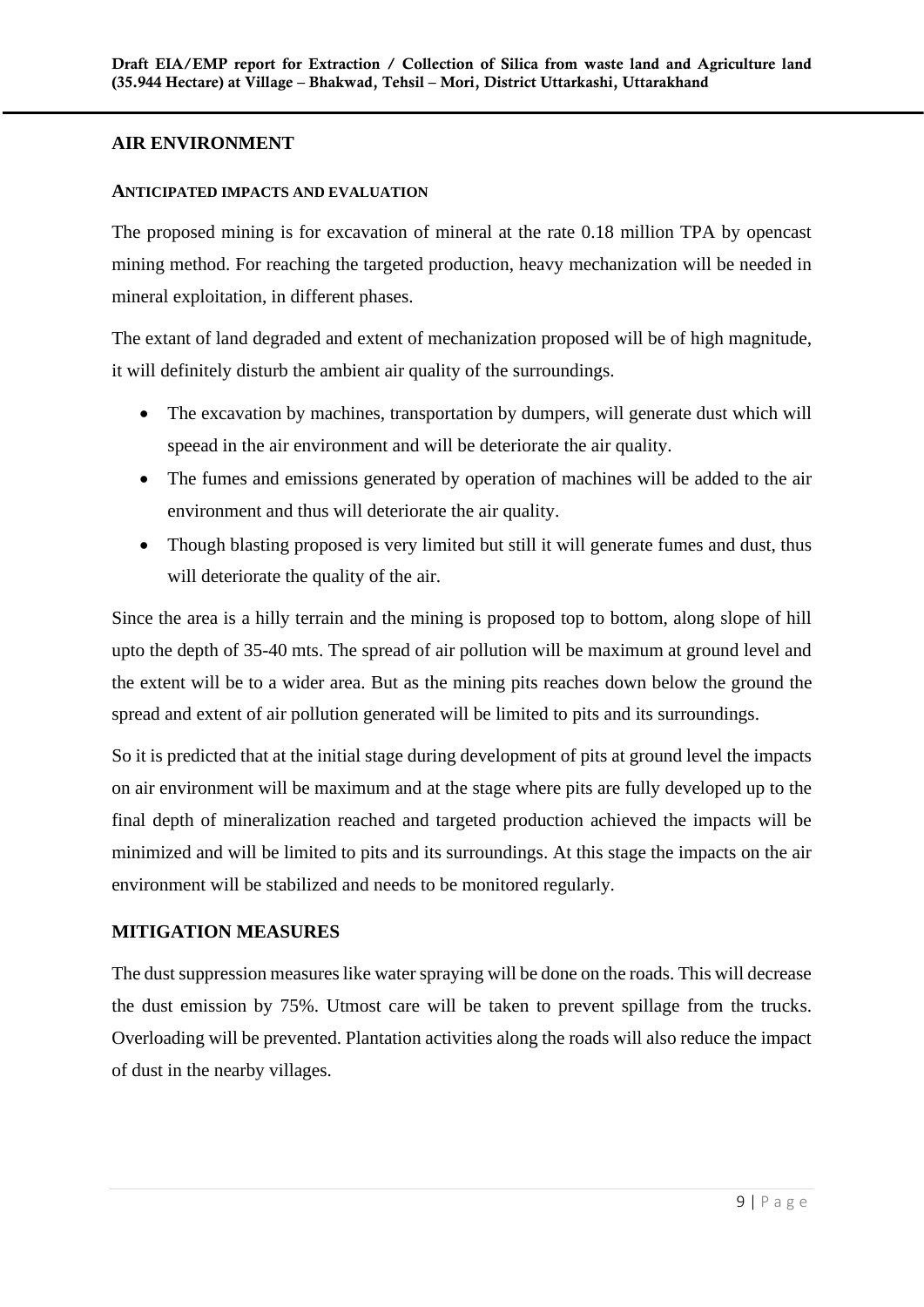#### **WATER ENVIRONMENT**

In this project, it is not proposed to divert or truncate any stream. No proposal is envisaged for pumping of water from the river. There will not be any adverse impact on surface hydrology and ground water regime due to this project. Project proponent will adhere to all guidelines and rules for proper and scientific method of mining during the period of extracting the Silica sand. Thus, the project activities shall not have any adverse effect on the physical components of the environment and therefore may not have any effect on the recharge of ground waters or affect the water quality.

The impact on water quality will be confined to increased suspended solids during rain. The dumps to be generated will be temporary in nature & used for the purpose of backfilling by the end of third year onwards in pit I & third year onwards in pit II& pit III & from fourth year onwards from pit IV. The dumps will be secured with toe walls and rainy water will not carry significant suspended material. However water sprinkling on the foot track shall be carried out during summer month to suppress the dust.

Mining of Silica sand does not have any significant impact on the water quality and parameters as the mining does not intercept with the ground water level.

#### **NOISE ENVIRONMENT**

#### **ANTICIPATED IMPACTS AND EVALUATION**

This is a proposal of exploiting silica sand mineral by excavating huge amount of ROM by opencast mechanizes mining method. The proposed targeted production is 0.18 MTPA

In the initial stage of operations during development of mines at ground level, deployment of earthmoving machines and dumpers for handling overburden will increase the noise levels in the surroundings. At this level the noise levels will be effected maximum. As the operation of mines stabilized with production of mineral achieved at below ground level, the noise levels will also be stabilized and will be restricted to pits and surroundings.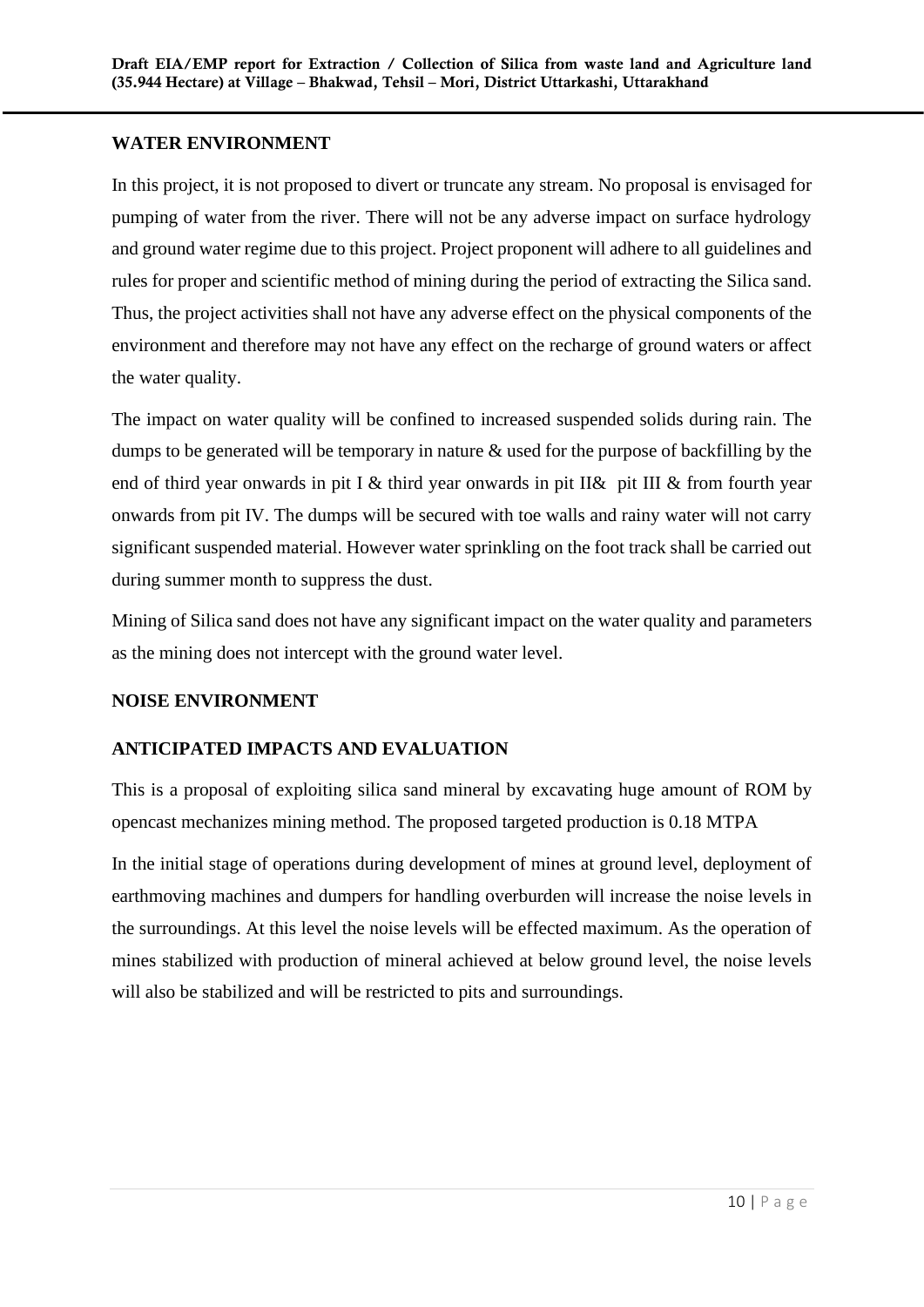#### **MITIGATION MEASURES**

#### *On-site*

As mining will be done by mechanized method, so hearing protection shall be given to the miners during use of excavators and other machines .Other than this, no other activity generates so much noise that requires special arrangements for protection.

#### *Off-site*

The off-site receptors are not significantly affected as they are located far away from the mine site. Plantation will be done along the roadsides, civic amenities, etc. which will more or less dampen the off-site noise level.

#### **BIOLOGICAL ENVIRONMENT**

It was found that the mining activity will not have any significant impact on the biological environment of the region. Since mining activity is carried out only during the day time, the movement of animals during the night will not be hindered. Proper mitigative measure will be taken by the contractor, in consultation with local NGOs working in the study area.

#### **TRAFFIC ANALYSIS**

The traffic density due to transportation of mineral will increase in the area. Around 15000 transportation vehicle of capacity 9 tonns will be required for transporting mineral in a year or say approx. 50 trucks daily.

#### **ANALYSIS OF ALTERNATIVES**

Silica sand mining is a site specific project depending upon the geological set up and mineable area. The land being uneven and non-suitability of land for any other purpose makes it suitable for mining as the land will become suitable for agriculture purpose at the end of mine life. This will also generate employment to the nearby villagers. Hence, there is not much scope for site alternative.

As per mine plan; most efficient and least polluting technologies have been prescribed. Hence, no alternative technology has been adopted. Thus it will have more acceptability and help in socio economic upliftment of the area.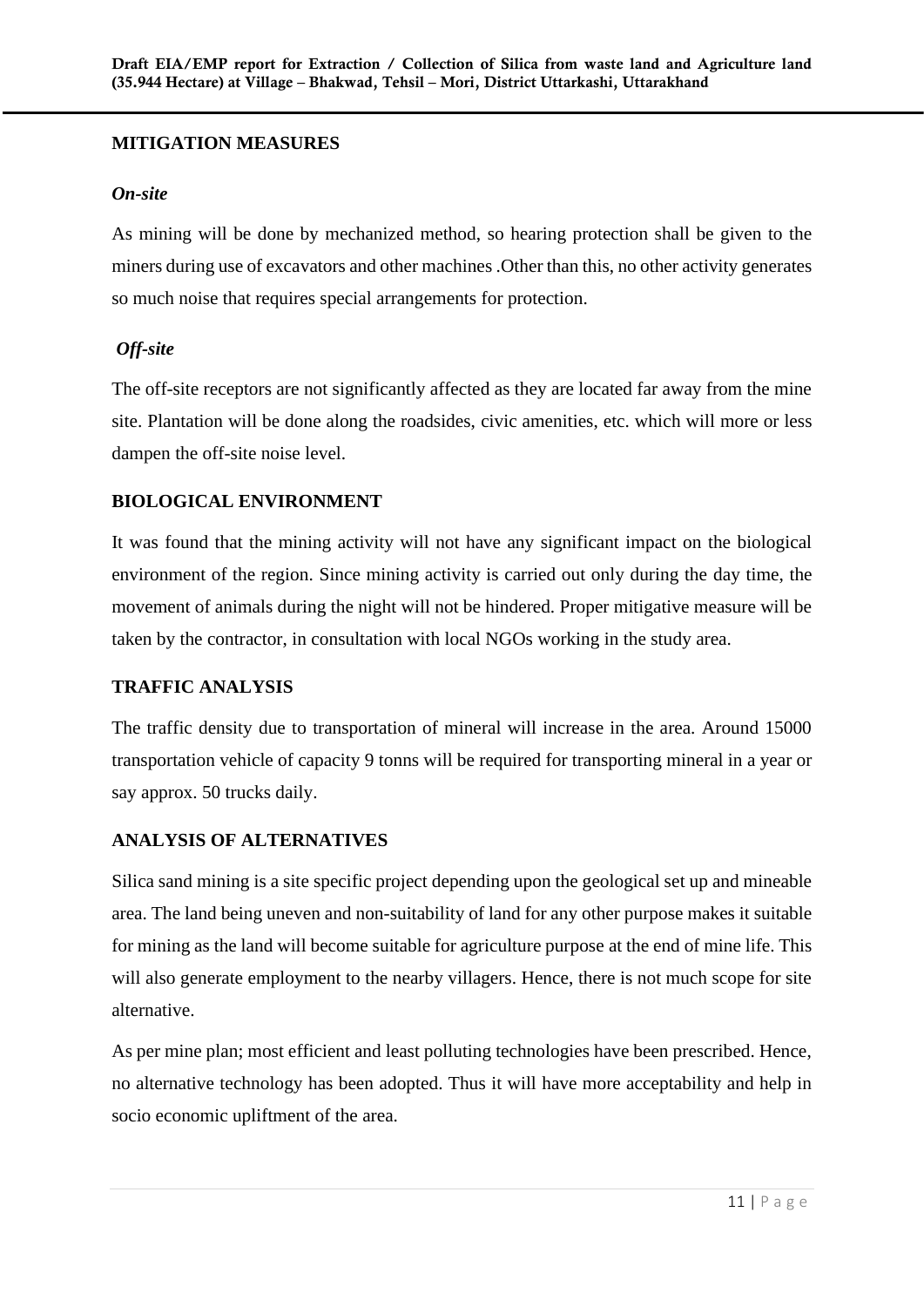| S.No.          | <b>Description of Parameters</b>                                           | <b>Schedule and Duration of Monitoring</b>      |
|----------------|----------------------------------------------------------------------------|-------------------------------------------------|
| 1              | <b>Air Quality</b>                                                         | 24 hourly samples twice a week for one          |
|                | a) In the vicinity of the mine                                             | month in each season except monsoon.            |
|                | b) In the vicinity of the transportation network                           |                                                 |
| 2              | <b>Water Quality</b>                                                       | Once in a season for 4 seasons in a year        |
|                | Water quality of surface and groundwater<br>around the site                |                                                 |
|                | Drinking water must conform to drinking<br>water standards                 |                                                 |
| 3              | <b>Ambient Noise Level</b>                                                 | Once in each of the 4 seasons in a year         |
| $\overline{4}$ | Soil Quality                                                               | Once in two years on project monitoring<br>area |
| 5              | Inventory of Flora(tree plantation, survival<br>etc)                       | Once in two years on project monitoring<br>area |
| 6              | condition<br>local.<br>Socio-economic<br>of<br>population, physical survey | Once in two years                               |

#### **TABLE 05: ENVIRONMENT MONITORING PROGRAMME**

### **SOCIAL IMPACT ASSESSMENT, REHABILITATION & RESETTLEMENT (R&R) ACTION PLAN**

There will be no resettlement or rehabilitation involved in the project as the site area does not involve any settlement or housing.

The implementation of the Silica sand mining project in village – Bhakwad, Tehsil- Mori, district Uttarkashi.,will throw opportunities to local people for both direct and indirect employment. As the project proponent is the rightful lessee of the mine lease area, hence the Silica sand mining operation will be legalized and it will fetch income to the state exchequer. The project will also provide impetus to industrialization of the area. It is likely the intending entrepreneurs will venture to set up micro and small scale units in the near future making the area a mixed society, dependent on industry, trade and business. At present agriculture is the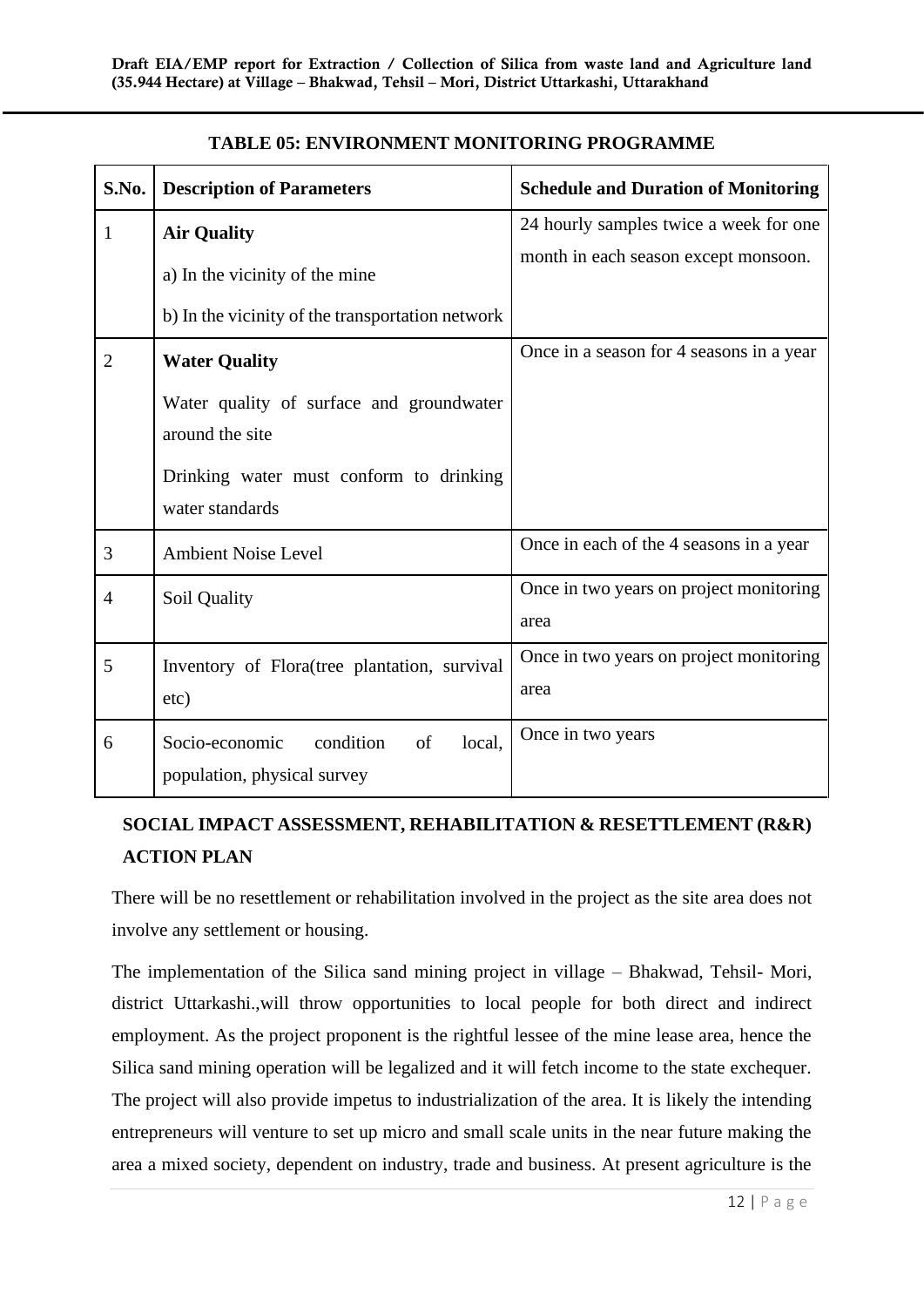main occupation of the people as 78 percent of the population depends on it. With the implementation of the proposed mining project the occupational pattern of the people in the area will change making more people engaged in industrial and business activities rather in agriculture. Thus there will be a gradual shifting of population from agriculture to mining and industry. Further, the mining and industrial activities in the area may lead to rapid increase in population and thereby urbanization. Due to urbanization of the area, employment opportunities will further increase.

The study area is still lacking in education, health, housing, etc. It is expected that same will improve to a great extent due to proposed mining project and associated industrial and business activities.

#### **BENEFITS OF MINING**

The opening of the proposed project will enhance the socio-economic activities in the adjoining areas. This will result in following benefits:-

- $\checkmark$  Improvements in physical infrastructure.
- $\checkmark$  Improvements in Social Infrastructure.
- $\checkmark$  Increase in Employment Potential
- $\checkmark$  Contribution to the Exchequer.
- $\checkmark$  Prevention of illegal mining.
- $\checkmark$  During and Post-mining enhancement of green cover.

#### **ENVIRONMENTAL MANAGEMENT PLAN (EMP)**

Proper environmental management plan are proposed for "Silica sand" mining project to mitigate the impact during the mining operation.

- $\checkmark$  Care will be taken that no cooking, or burning of woods will be allowed in the adjoining area.
- $\checkmark$  Prior to mining, short awareness program will be conducted for labours to make them aware to way of working.
- $\checkmark$  If some causality or injury to animal occurs, it should be informed to forest department and proper treatment should be given.
- $\checkmark$  No tree cutting, chopping, lumbering, uprooting of shrubs and herbs should be allowed.
- $\checkmark$  Corridor movement of wild mammals (If exists) should be avoided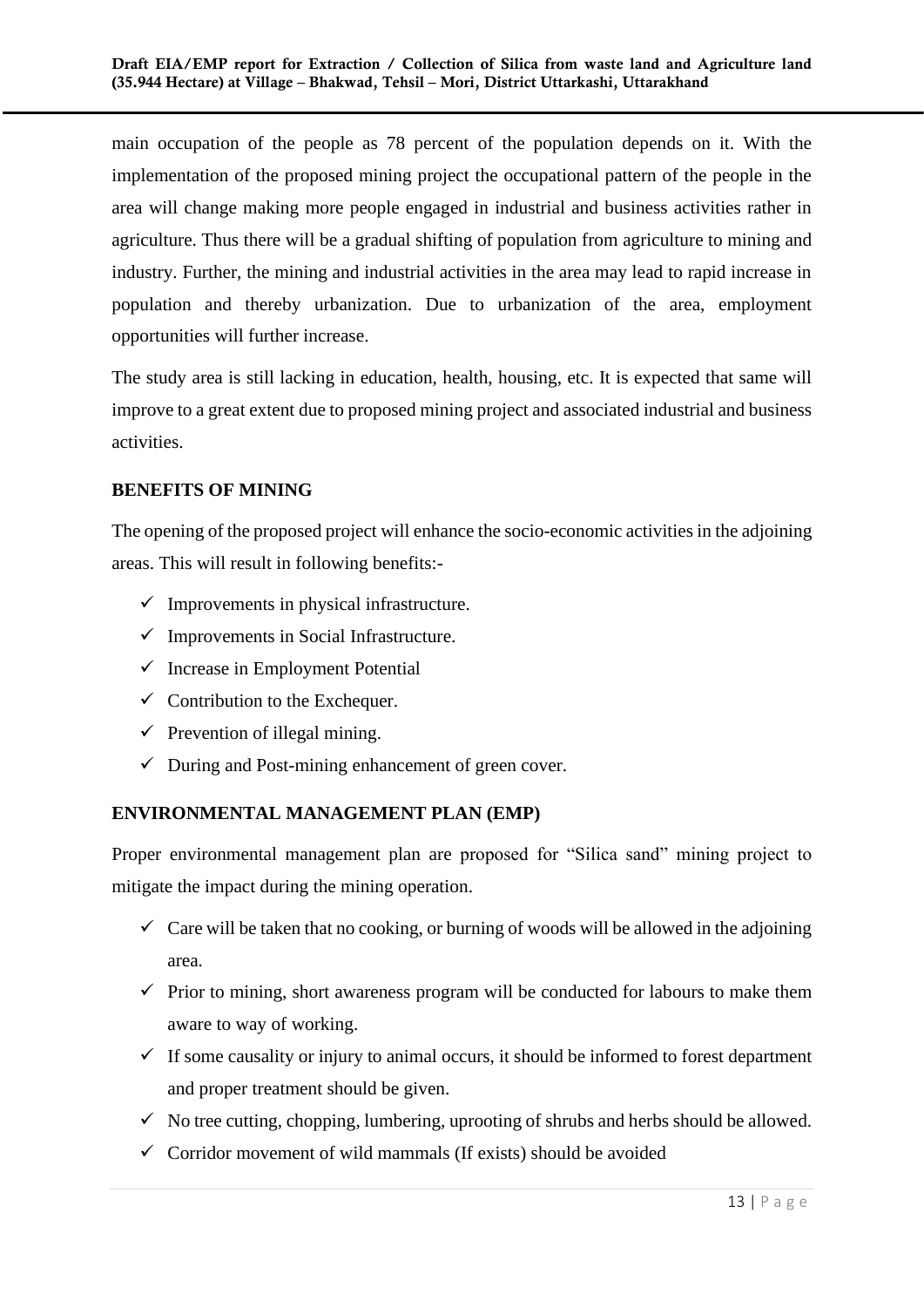- $\checkmark$  Care should be taken that noise produced during vehicles movement is within the permissible noise level.
- $\checkmark$  If wild animals are noticed crossing the river bed, it should not be disturbed or chased away, instead the labours should move away from their path.

#### **ENVIRONMENTAL MANAGEMENT PLAN IMPLEMENTATION**

Keeping the utility of monitoring results in the implementation of the environmental management program in view, a team will be prepared for proper implementation of EMP.

The said team will be responsible for:

- $\checkmark$  Collecting water and air samples from surrounding area and work zone monitoring for pollutants.
- $\checkmark$  Analyzing the water and air samples.
- $\checkmark$  Implementing the control and protective measures.
- $\checkmark$  Co-coordinating the environment related activities within the project as well as with outside agencies.
- $\checkmark$  Collecting statistics of health of workers and population of surrounding villages.
- $\checkmark$  Monitoring the progress of implementation of environmental management program.
- $\checkmark$  Greenbelt development, etc.
- $\checkmark$  A suitably equipped laboratory for sampling/testing for various environmental pollutants.

| S.No           | <b>Measures</b>                    | <b>Capital cost</b> | <b>Annual recurring</b> |
|----------------|------------------------------------|---------------------|-------------------------|
| ٠              |                                    |                     | cost                    |
|                | Suppression & Pollution<br>Dust    | 1,00,000            | 50,000                  |
|                | Control (Fixed Type Sprinklers)    |                     |                         |
| 2              | <b>Pollution Monitoring</b>        |                     | 1,00,000                |
| 3              | Occupational Health                | 50,000              | 25,000                  |
| $\overline{4}$ | Green Belt (Greenbelt will be      | 4,00,000            | 2,00,000                |
|                | developed around the lease area in |                     |                         |
|                | statutory barrier                  |                     |                         |
| 5              | Reclamation / Rehabilitation of    | 2,00,000            | 50,000                  |
|                | mined out area                     |                     |                         |
| 5              | Garland Drain and settling tank,   | 2,00,000            | 1,00,000                |
|                | fencing etc                        |                     |                         |

✓ **Table 6: Cost of Environment Protection Measures**